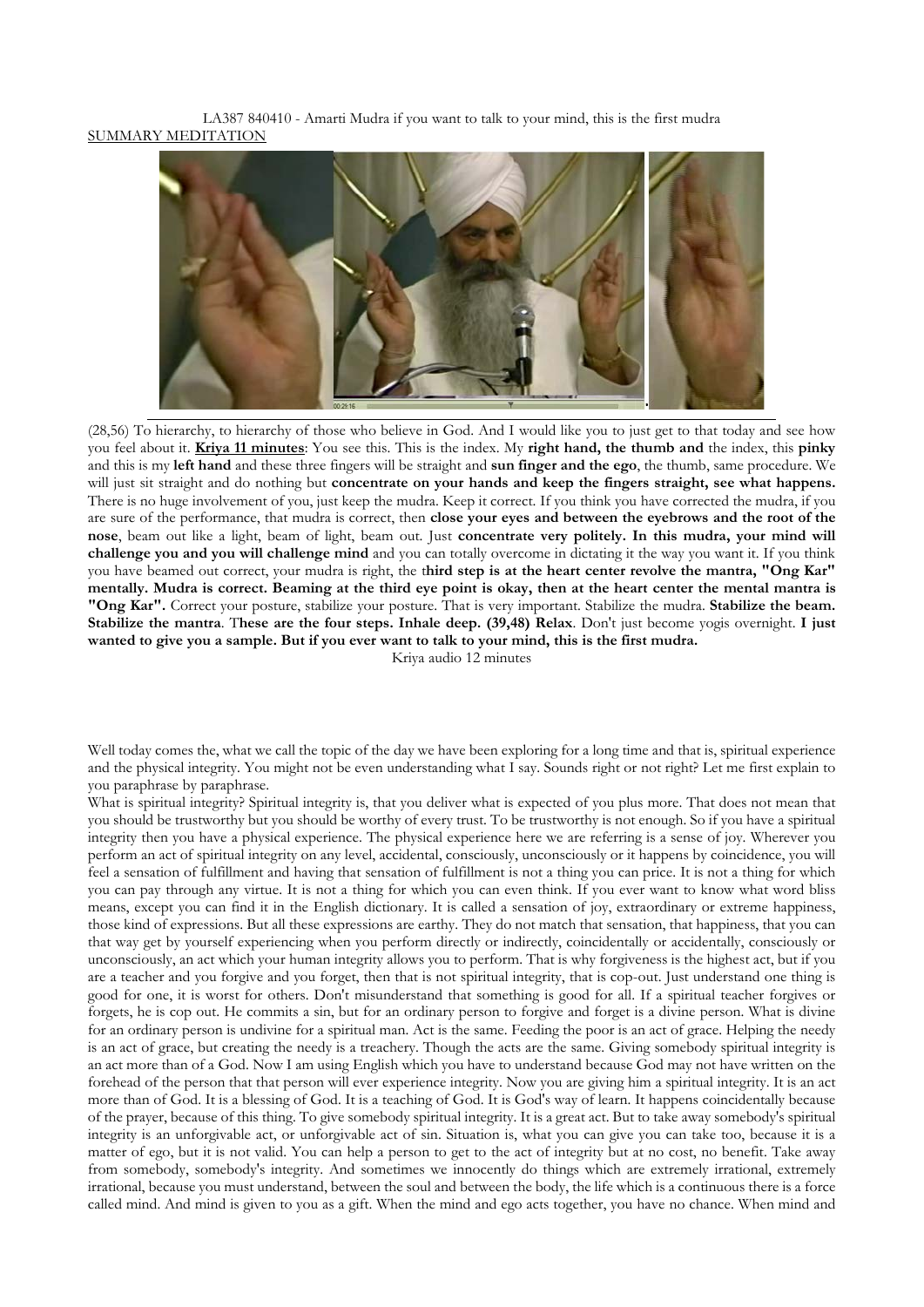consciousness act together you lose no chance. It is the same mind and it must act. It has absolutely no idea why it should not act because mind cannot be but act. If you have any dream that you are so dumb that your mind won't act, no, no, no. Mind will make you the holiest of the holy and mind will make you the unholy of the unholy because mind must act. Either you control the mind or mind will control you. There is a war between you and the mind because it is the intermediary energy. It cannot sit idle, so what is the choice we have go|. Choice is very simple. There is no complication about it. If the mind is made to act with consciousness you have nothing to hassle, but if the mind is being made to act with ego you have all the things to worry about. Because when mind acts with ego, it inflates the I and when mind acts with consciousness it opens the eye and if you understand Gurbani, "Haumai vada da rog hai, daro doo issmaee." Ego is the biggest disease but ego has its own solution in it too. Because if you want to get rid of the mind then you will be just without mind. Without mind people are called insane, lunatics. Somebody just met me. I said, "Well, how are you. They said, "Fine." I said, "What are you doing?" I said, "Well, I have gone to America." He used to study with me sometimes. We used to go to certain teachers together. I used to go for different reasons. He used to go different reasons, but. I said, "Hey, you are still student." He said, "Yeah, I never get a luck to be more than a student so I am still a student." I said, "What are you studying?" "I am studying to still my mind." I thought he was saying distill my mind. I couldn't understand that he can be that naive or my ego might have played a part that I couldn't believe that he can say that. So I said, "You know how to distill your mind." He said, "No, no, no, no. Not distill the mind. Still the mind." I said, "What?" He said, "There is a new process through which you can still the mind." I said, "Such mind God never meant. What are you going to still? Who is teaching you this?" Then we get into intimate discussion and I said, "Shut up, don't get into this. It is a waste of time." He said, "Why it is a waste of time?" I said, "You know the matter is, you never wanted to be a teacher. You always wanted to be a student so you go to weird grounds and learn weird sciences. Now, on this planet earth God does not know how to make a still mind. Where you are going to still yours? Something is nothing but the impulsive frequency, impulsive frequency of the creativity of the center of the nucleus eye which is the impact and the pulse of the creative act of all elements. It is called "Dance of the Shiva." I said, "Now that mind you are going to still? With what force? With this body, this couple of pounds of meat and bones?" He said, "I can understand theory of it, but I understand not the logic of it. The mind has to be stopped." I said, "Mind has to be stopped. That I understand, but you are not stopping the mind, you are stilling the mind. They are two different things." He said, "But how to stop the mind?" I said, "It is an easier thing. Stop it here, stop it that way. Mind wants to live. If you want to stop on direction a put it on direction B. Give it the alternative route. That is the only way to stop the mind. Otherwise it will hurt you. Mind is most sophisticated force in the world. Actually the story is, you must have heard that story. I have told you many times. When God was hatching. This is how it is. God was hatching. He told the soul to go and prove to me you love me. God became Himself egomaniac sometimes, so don't misunderstand you become only. God has the same faculty as you have got. So he told the soul. Go. Now there are many planets and all the planets have life. Don't misunderstand that earth has a life only. Every planet in the cosmos has life and there are billions and trillions of sons and billions and trillions and zillions of planets and they all have life, but the difference is, this is the opaque life and that is the transmitting life. So in all other planets, they don't have bellies, they don't have to have food, it is an experience of consciousness and that is all it is about. But here, it is a grassroot experience. So, the earth, when the soul has to come to touch earth, soul folded hands and said, God, that is a bad thing to do. That means a permanent separation. The God says, "What do you mean a permanent separation. It is just a hundred years of life. No big deal. It will just go away like that." He said, "No, in that if I miss it, I miss it. I know how many life times I have to miss it, so it is not a good deal. Now, that is not fair. So God said, "All right here is the mind. Only the mind is your privilege. All other transitory, soul lives on all planets do not have mind have transparency. That is difference. When you become human, you are given the gift of mind. Why it was given? Because mind is faster than time and space and if you want to connect with God it can just take you before even a thought can take place. So it was the transit power to be in touch with God. Going through the experience of this earth. So its own vibration is beyond time and space and you are subject to time and space, therefore God gave us mind. Purpose is to use it and use it consciously. Never let your mind act on you unconsciously. And what is unconscious subjection to mind, when mind and your subconscious become friends you are doomed. That is it of you. Two things must not connect in you ever, your subconscious and your mind. When they become friends, you have had it, because when the subconscious, the subconscious and the mind act together, you will never have integrity. and without integrity, self experience of your own integrity, you don't have a place to go. Therefore you have only one reserved place to go to the heart. You have to go to your own heart, head won't help, and when you go to your heart, you have to humble yourself to receive the blessing so that you can raise yourself in that consciousness to find out where your consciousness is. The problem with all of us is that we do not know what our consciousness is. What is our consciousness? We are American. We are great power. We are super power. We are M4 missals. That is all. You know. Can you believe in America we have got so many ethnic groups. It is a nation of all nations. I think there is any part of the world from where people have not come here. All over the world. Maybe some people are minorities, some are majority. There is hardly any religion of the world which is not practiced in United States. So in other words. Every religion is here. Everything is here. And you know we all tolerate each other. We have never communicated with each other. Periodically maybe somebody may get interested into somebody. Oh, what are you wearing, what is your dress? It is my religious dress. What is your religion? Or someone will say, "I like you." Once in a while. There are some good souls. The funniest experience which I am having these days. I go by the airplane. Now, people who can fly are average, above average Americans, right? And how you like when you fly eight o'clock in the morning and they start drinking Bourbon on the rocks and Johnny Walker and Jean. Can you believe that? Eight forty-five the flight starts. Fifteen minutes we are in the air and they start boozing. It is amazing to me that what these people think they are. I had the saddest experience. I flew from New York. I came to Los Angeles. I didn't know where is the wall and where I have to walk. The alcoholic breath from other passengers got to me so bad that I didn't know whether I am in Los Angeles or I am in the middle of some ocean or what is happening. They all drank crazy. Very bad,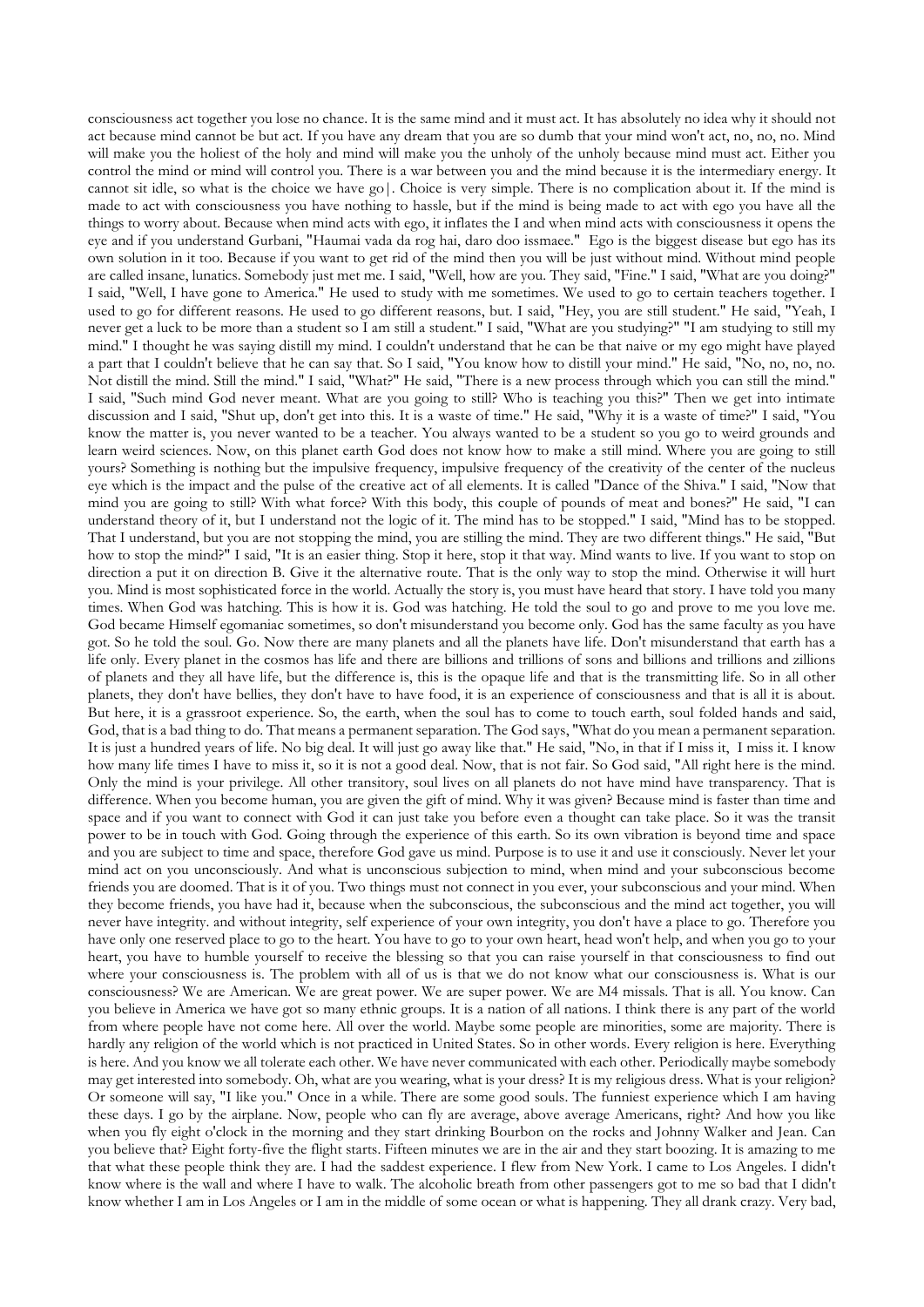very bad, very bad. Now it is not. They can't take the pain. They think the booze will take away the pain. It means they don't have their own nervous system to take the pain. Forget about going above the pain. It is a normal, human trait. Above the pain is you. Acting under the impulse of pain is animal. When animal is hungry, he has a response of pain, God, do you know what they do? They will eat up their own kittens. They don't care. It is the human rational mind which makes you to take advantage. That is why you have banks. You have storehouses. You have malls. You have supermarkets. All this paraphernalia is out of your rational mind. You created this whole rational earth just for one thing. That you should be above pain. You want to be happy. There is no such thing in you to be happy. Happiness can come in pain too. Sometimes your pain tears bring you happiness also. You do not understand the difference between happiness and pain. Or you don't want pain but everything you do, you do to cause pain. You go out and eat a heavy meal. You think you are not causing yourself pain. You are causing a terrible pain. But your rational mind has worked out a system for your -- home, air condition, lift. Now you know the land is smaller. You have to go up. Now you know man has no capacity to go sixty stories by staircase so they made up lifts. So lift can go only maximum twenty stories. So, what you do? Double phase lifts, so on twenty stories, you take twenty-one to forty, forty story, forty to sixty. I went to that building, that thing, what do they call it? World Trade center. Oh God, crazy. You go up and up and up and up, in one lift. Just in one three set minutes or something, they have a timing. You are on the top of the world and if you stand over there what we have built, you will say, we are crazy. It is unbelievable nuisance. I mean to say, think of somebody who is on the hundred and first story and the lift doesn't work. It will take him a week to come down. So what is the mind? Everything is being grantedly being equal, the mind is rational. Proportionate sigma of the mind, everything is equal, is equal to all things in equal and subject to time and space, giving all conditions equal and everything is workable. That is the rational mind approach. I never knew when I have now studied with you a lot of business and work you do that there is a basic theory of trade. Very very ancient, very very old on which we are going to teach this time in the subject. The basic trait and the mind. People aptitude is not what trade is trade but what is the satisfaction of it. So they build up a big facade for no gain. And some people have a big gain and nobody finds them. There is no identity. Exactly about the mind, you have the sharpest mind. You never use it. Why? You let it mix with ego. You have dullest mind and you are very good with it because you let it use with consciousness. With which partnership the mind works, that is your integrity in personality. You always will have that choice. This choice can never be taken away from you and in simple English we call it free will. Free will is whether you let your mind work with your ego or let your mind work with your consciousness. I have a mudra. It is an old Chinese mudra. They stole it from us but they stole it via Lanka. You know Sri Lanka, they have little eyedrop under here. In the fifteen century there was a Chinese king, I forgot the name of dynasty. It was some dynasty. He got very uptight with his subjects in China, fourteenth and fifteenth century, so he sent some messengers to go to India and learn certain procedures through which people can give away their mental cleverness because he found his courtier doing games and everything. But they were not successful, so then he sent a Saddhu. He came via Sri Lanka. He came to the South of India and learned there a simple mudra. They call it "**Amarti** Mudra". It is "**Amarti Mudra**". It is very sacred. (Gap in the tape)



(28,56) To hierarchy, to hierarchy of those who believe in God. And I would like you to just get to that today and see how you feel about it. **Kriya 11 minutes**: You see this. This is the index. My **right hand, the thumb and** the index, this **pinky** and this is my **left hand** and these three fingers will be straight and **sun finger and the ego**, the thumb, same procedure. We will just sit straight and do nothing but **concentrate on your hands and keep the fingers straight, see what happens.**  There is no huge involvement of you, just keep the mudra. Keep it correct. If you think you have corrected the mudra, if you are sure of the performance, that mudra is correct, then **close your eyes and between the eyebrows and the root of the nose**, beam out like a light, beam of light, beam out. Just **concentrate very politely. In this mudra, your mind will challenge you and you will challenge mind** and you can totally overcome in dictating it the way you want it. If you think you have beamed out correct, your mudra is right, the t**hird step is at the heart center revolve the mantra, "Ong Kar" mentally. Mudra is correct. Beaming at the third eye point is okay, then at the heart center the mental mantra is "Ong Kar".** Correct your posture, stabilize your posture. That is very important. Stabilize the mudra. **Stabilize the beam. Stabilize the mantra**. T**hese are the four steps. Inhale deep. (39,48) Relax**. Don't just become yogis overnight. **I just wanted to give you a sample. But if you ever want to talk to your mind, this is the first mudra.** I will be teaching